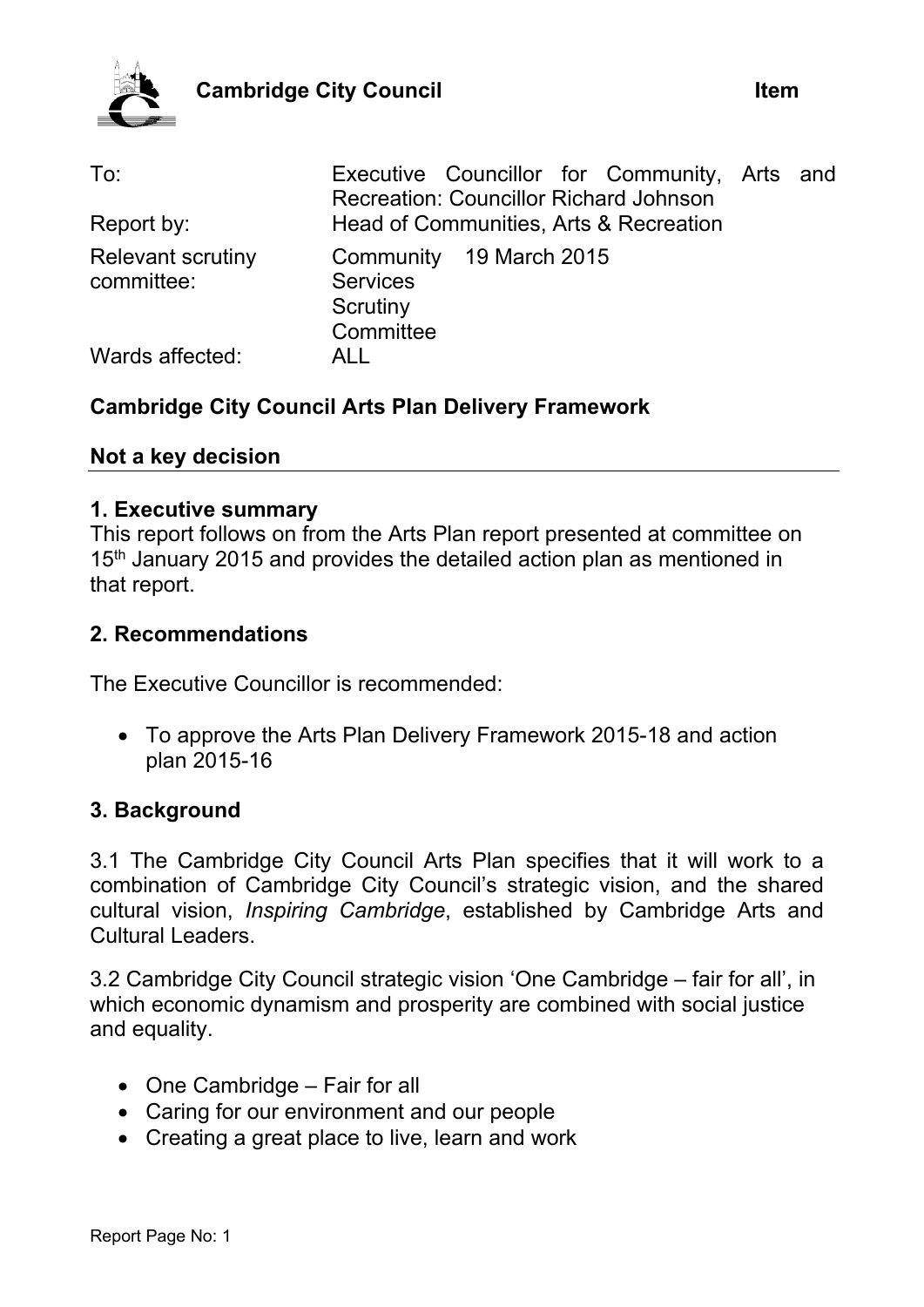3.2 *Inspiring Cambridge* sets out the importance of arts and culture to health and well-being, economic prosperity, and community cohesion. It identifies four high level outcomes for arts and culture in Cambridge:

- Connecting the whole community through arts and culture
- Exploiting our rich cultural assets to develop a world leading cultural education offer
- Contributing to sustainable growth
- Developing further a creative, welcoming accessible city with an excellent cultural offer

### 3.3 Operational Approach

In addition to specifying high level aspirations the arts plan also sets out the operational approach. It states that Cambridge City Council will have a strategic and developmental role, enabling rather than directly delivering arts and cultural activities. There are three identified elements to the new operational approach: partnerships; advocacy, communication and evidence; and investment. The delivery framework below sets out in more detail the parameters for each element, followed by an action plan for 2015- 16.

### 3.4 Delivery Framework

3.5 **Partnerships** play a crucial role in taking forward the outcomes of the arts plan. They reflect the fact that going forward, Cambridge City Council will not directly deliver arts activities, but works through partnerships with arts and cultural organisations, and others.

**3.6 Structural Partnerships** reflect a long term understanding of the arts and cultural landscape of Cambridge, include key arts and cultural partners, and are often the starting point from which thematic and project specific partnerships can develop. The relationships sustained through these structural partnerships are central to the effective delivery of Cambridge's shared aspirations for arts and culture, by providing clear and stable mechanisms through which the sector can engage. Cambridge City Council has a long term commitment to these partnerships, at the same time recognising that they need to be re-focused and re-shaped to meet the aims of the changed landscape. The action plan 2015-16 specifies actions over the first 12 months of this plan. The impact of the changes and the effectiveness of the partnerships going forward will be monitored and evaluated annually for the lifetime of this framework.

**3.7** Cambridge City Council currently maintains five key structural partnerships for arts and culture: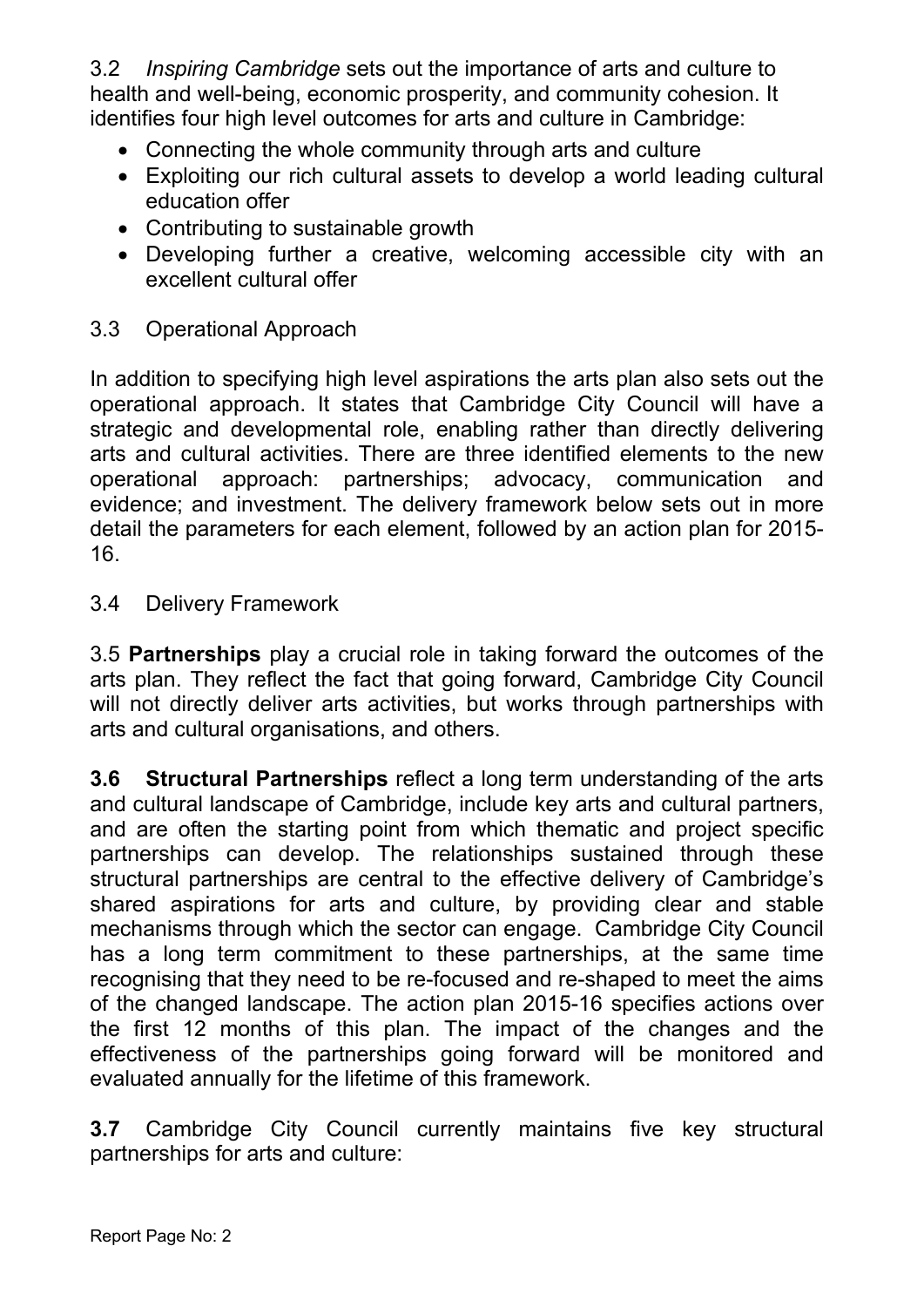- Cambridge Arts and Cultural Leaders (CACL) established by Cambridge City Council and bringing together all the major arts and cultural organisations based in Cambridge;
- Cambridge Core Stakeholders Partnership: the major funding bodies for arts and culture in Cambridge, including Cambridge City Council, Arts Council England, University of Cambridge, Cambridgeshire County Council;
- Culture Task Group: a county wide grouping encompassing culture and sport including all local authorities, Arts Council England, Sport England, English Heritage, and other key bodies, led by Cambridgeshire County Council;
- Cambridge Arts Network (CAN): a city based network with in the region of 1000 members, established and administered by Cambridge City Council;
- Event Management Group (EMG): a City Council convened forum to ensure a diverse and balanced range of high quality cultural, recreational, social and community outdoor events delivered throughout the year.

3.8 **Thematic Partnerships** reflect key priorities, focusing on the role that arts and culture can play in helping to meet the significant opportunities and challenges for Cambridge. They recognise that the most effective interventions will draw on strengths from outside the arts and cultural sector. Thematic partnerships are not project specific and can have a significant life span.

3.9 **Children and Young People** is the first thematic partnership to be established. *My Cambridge* (the partnership name) was established through a collaborative process, engaging with experts within and beyond the arts and cultural field, with residents, and with children and young people. It is working across arts and cultural organisations, schools, Cambridge City Council, and Cambridgeshire County Council, to develop and implement a programme designed to bring a sea change to the way in which children and young people engage with arts and culture across Cambridge, and in particular to ensure that every child is able to make full use of Cambridge's rich art and cultural resources.

3.10 Two further thematic partnerships are proposed, and will be developed using the same collaborative process.

3.11 **Well-being**: arts and culture are increasingly recognised as playing a significant role in community and individual well-being, across a spectrum ranging from community engagement through to clinical interventions. Individual Cambridge based organisations already have a significant track record in this field. The purpose of the partnership will be to harness the skills and expertise already in the City, and identify shared opportunities to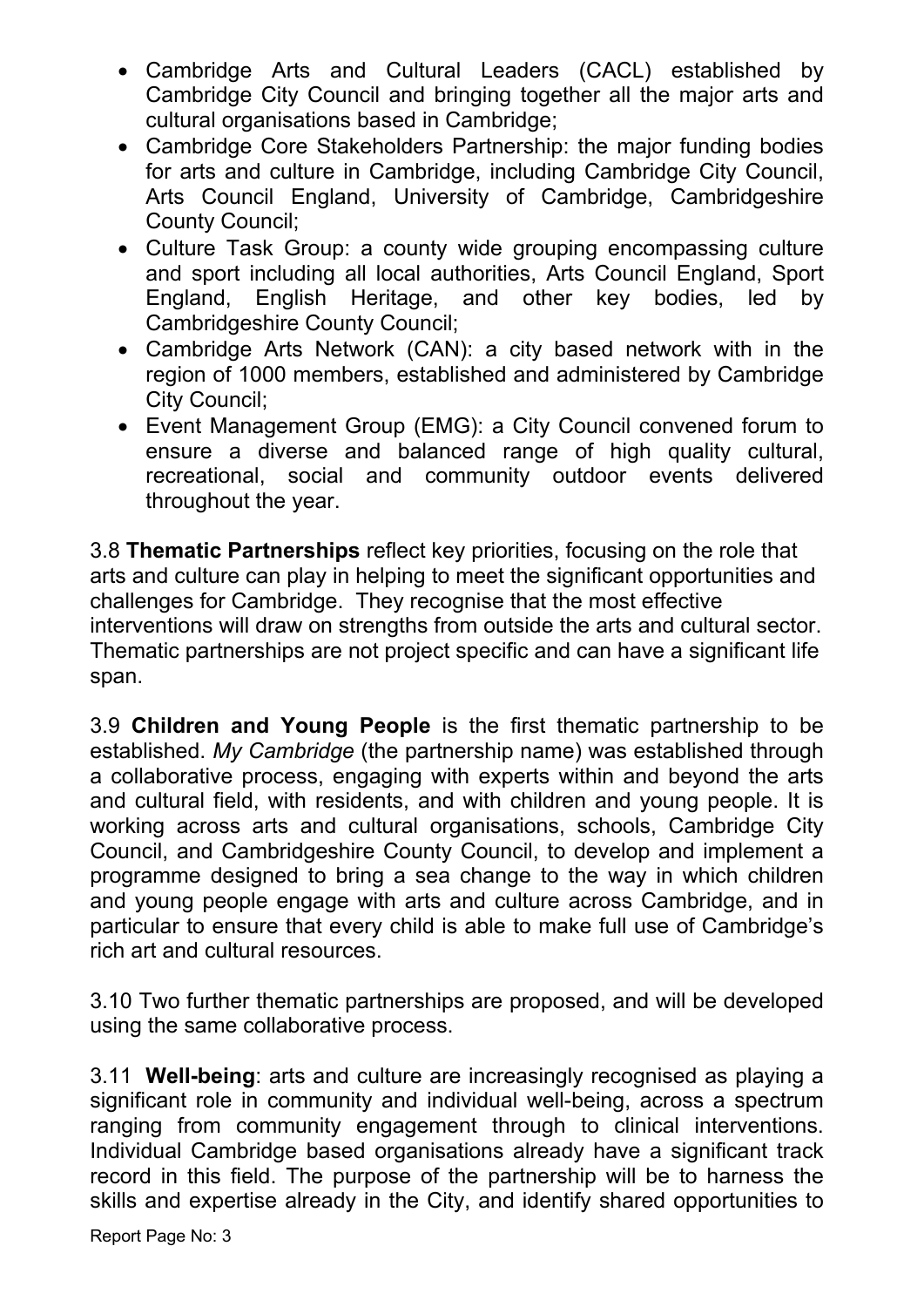meet key aspirations around health and well-being and connected communities. There will be a particular focus on reducing inequality and social exclusion, given their impact on health and well-being.

3.12 Growth: the arts and cultural sector has an essential role to play in good growth, helping to ensure that Cambridge is a great place to live and work. The development of a partnership will enable the alignment of activity and investment both within and beyond the City Council.

3.13 The impact of the thematic partnerships will be monitored and evaluated annually for the life time of this framework.

3.14 In addition to structural and thematic partnerships, Cambridge City Council will continue to work in partnership with individual organisations to support the approach outlined in this plan.

### **3.15 Evidence, Advocacy, and Communication**

This is the second element of the arts plan. Cambridge City Council is uniquely positioned at the intersection of communities, businesses, its own operations, other local authorities, and other agencies working in and influencing the city. It is able to listen and share knowledge and to ensure that multiple and sometimes competing perspectives are heard and attended to.

3.16 Evidence: there is an increasing body of evidence about the wider benefits of arts and cultural engagement, both economic and social. The City Council will collate and share evidence, in particular where there is a clear link back to City Council priorities, the vision of *Inspiring Cambridge*, and the activity of the thematic partnerships. It will also work with others to support the collection of high quality evidence.

3.17 Advocacy: Cambridge City Council will advocate, both internally and externally, for the role of arts and culture in achieving City Council priorities and the vision of Inspiring Cambridge. Advocacy will take place both through existing networks and forums, for example, Cambridge City Deal, Greater Cambridge Greater Peterborough Partnership, and also through specific, timetabled activities, in particular in relation to internal advocacy.

3.18 Communication: Cambridge City Council is a recognised source of information about arts and culture in the City. In addition to the communication that will take place through partnerships and the advocacy strategy, there is a regular requirement both to put information into the public domain, and to respond to enquiries from residents and others.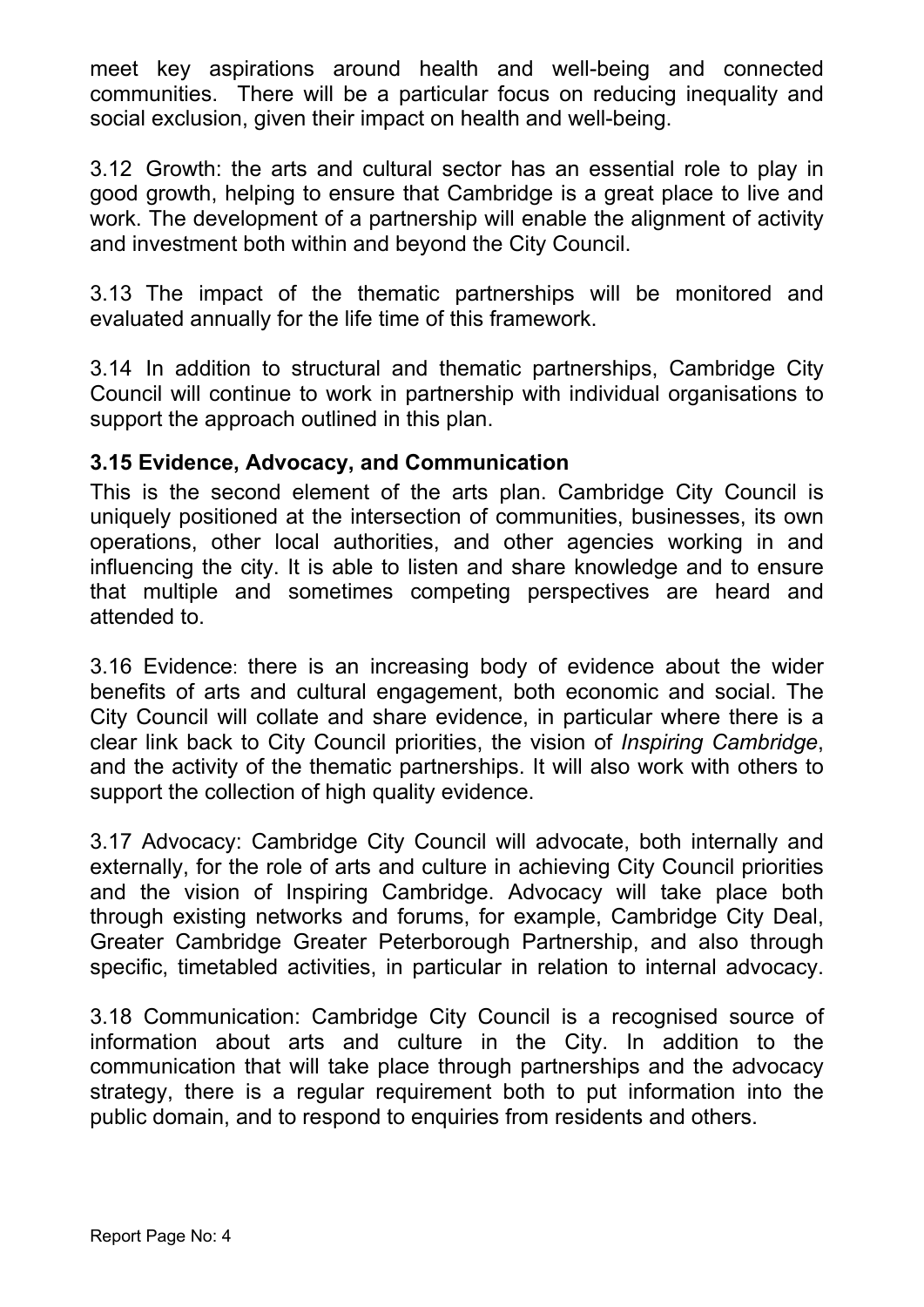### **3.19 Investment**

3.20 Cambridge City Council is a major investor in the arts and cultural life of the City. The investment made by the City Council will focus on achieving the strategic vision of the City Council through arts and culture.

3.21 Grants: Cambridge City Council will continue to include arts and culture as one of the priorities in its Community Grants scheme, and applicants and funded organisations will be supported by an appropriately experienced strategy officer.

3.22 Contracts: From 1 April 2015 Cambridge City Council will have a long term contract in place with Cambridge Live to deliver key elements of the arts and cultural programme in Cambridge, including the Cambridge Corn Exchange and Guildhalls, Cambridge Folk Festival, and Cambridge City Events. This investment will be managed to ensure maximum benefit in relation to the goals of this plan are achieved.

3.23 Commissions: Cambridge City Council will commission specific activities in relation to agreed plans. For example, work in relation to the My Cambridge children and young people's programme will be commissioned.

3.24 External Investment : Cambridge City Council will work with Arts Council England, Heritage Lottery Fund, and other funders to maximize the benefit of external funding within the city, both in relation to jointly funded organisations, and more broadly.

3.25 When appropriate it will prepare and submit grant applications either solely, or as lead or support within a partnership bid, linked to strategic partnership plans developed using the approach outlined above.

|       | <b>Partnerships</b>                                                                          |  |
|-------|----------------------------------------------------------------------------------------------|--|
| 1.1   | <b>Structural</b>                                                                            |  |
| 1.11  | <b>Cambridge Arts and Cultural Leaders (CACL)</b>                                            |  |
| 1.111 | Maintain active engagement and attendance at meetings                                        |  |
|       | Provide support to the partnership                                                           |  |
| 1.12  | <b>Cambridge Core Stakeholders Partnership</b>                                               |  |
| 1.121 | Lead on convening quarterly meetings                                                         |  |
| 1.122 | Review role of partnership in relation to CACL                                               |  |
| 1.13  | <b>Culture Task Group (County wide partnership)</b>                                          |  |
| 1.131 | Review options for Cross County partnership                                                  |  |
| 1.14  | <b>Cambridge Arts Network - CAN</b>                                                          |  |
| 1.141 | Implement 12 month plan for CAN to operate as an independent network, including              |  |
|       | recruitment of external support for newsletter, initiation and support of committee,         |  |
|       | handover of website, and social networking opportunities                                     |  |
| 1.15  | <b>Event Management Group</b>                                                                |  |
| 1.151 | Implement new approach following outcomes of review of the role and purpose of the           |  |
|       | group taking place February 2015                                                             |  |
| 1.16  | Monitor and evaluate individual and cumulative impact of changes to structural partnerships. |  |
|       | .                                                                                            |  |

3.26 Action Plan 2015-16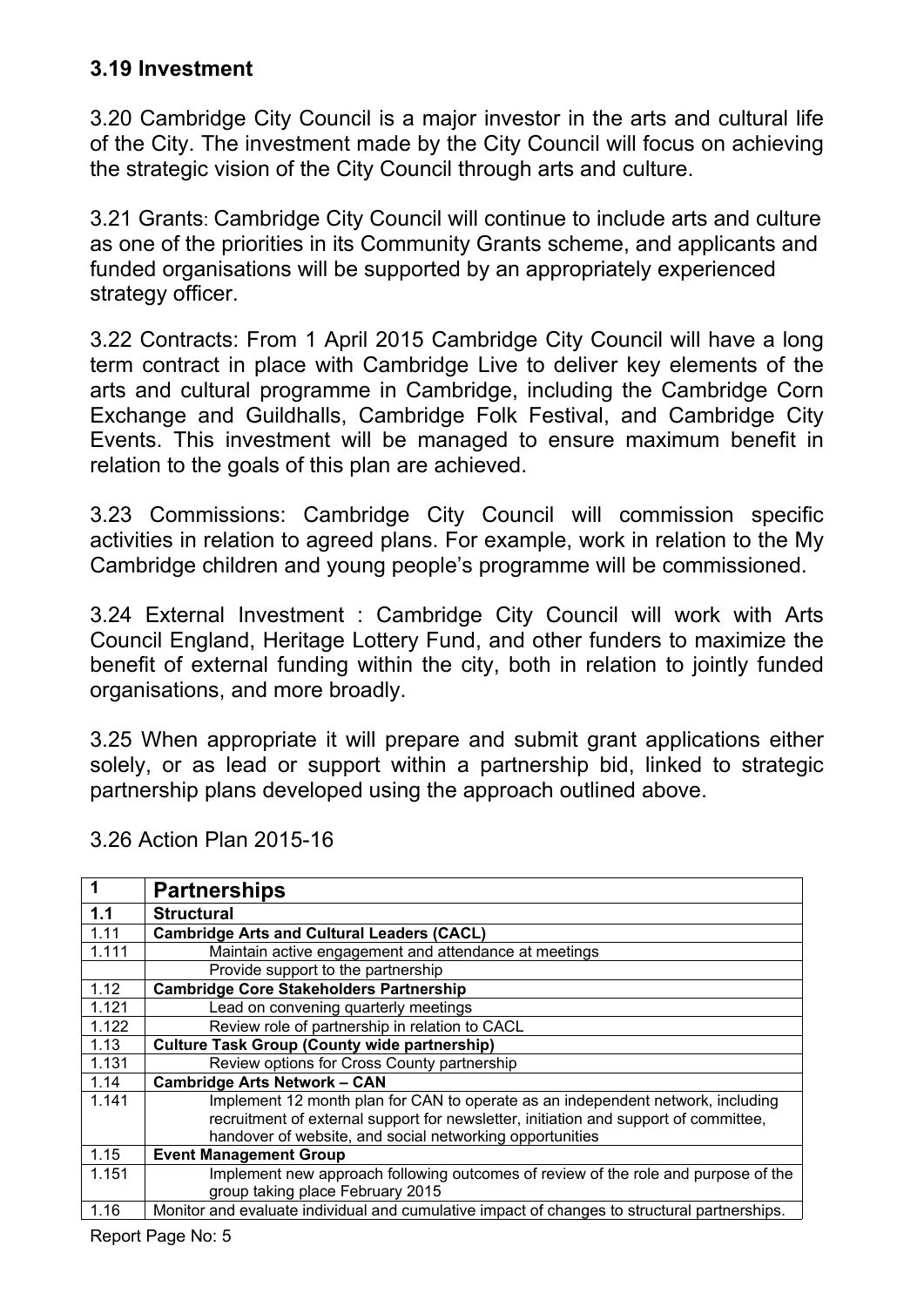| 1.2            | <b>Thematic Partnerships</b>                                                                                                                                          |
|----------------|-----------------------------------------------------------------------------------------------------------------------------------------------------------------------|
| 1.21           | <b>My Cambridge</b>                                                                                                                                                   |
| 1.211          | Continue to support the development of the partnership, including facilitation of                                                                                     |
|                | meetings, identification of funding opportunities, and brokering appropriate links                                                                                    |
| 1.22           | <b>Development of new Thematic Partnerships</b>                                                                                                                       |
| 1.221          | Establish Arts, Culture and Well Being Partnership using My Cambridge model                                                                                           |
| 1.222          | Investigate options and potential for Arts, Culture and Growth Partnership                                                                                            |
| 1.23           | Monitor and evaluate impact of thematic partnerships                                                                                                                  |
| 2 <sup>1</sup> | <b>Evidence, Advocacy and Communication</b>                                                                                                                           |
| 2.1            | <b>Evidence</b>                                                                                                                                                       |
| 2.11           | Develop and maintain a regular process to identify, digest and disseminate relevant evidence                                                                          |
|                | about arts and cultural impact, using local and national information sources, such as Arts                                                                            |
|                | Council England, Arts Development UK, and key journals including Arts Professional, Arts                                                                              |
|                | Industry.                                                                                                                                                             |
| 2.12           | Identify and take up specific regional and national opportunities to network both to bring back                                                                       |
|                | best practice to Cambridge and to showcase Cambridge strengths.                                                                                                       |
| 2.2            | <b>Advocacy</b>                                                                                                                                                       |
| 2.21           | <b>Internal Advocacy</b>                                                                                                                                              |
| 2.211          | identify internal opportunities to present the benefits of relevant arts and cultural                                                                                 |
|                | engagement including but not limited to presentations at team, departmental and                                                                                       |
|                | other management meetings                                                                                                                                             |
| 2.212          | Identify and build working relationships with internal officers relevant to this                                                                                      |
|                | framework (for example: planning, growth, community development, children and                                                                                         |
|                | young people)                                                                                                                                                         |
| 2.22           | <b>External Advocacy</b>                                                                                                                                              |
| 2.221          | Identify opportunities to present the benefits of arts and cultural engagement to key<br>external groups and partnerships (as part of CACL or other partnership where |
|                | appropriate). These will include the City Deal partnership, Greater Cambridge                                                                                         |
|                | Greater Peterborough LEP                                                                                                                                              |
| 2.222          | Identify and building working relationships with relevant external organisations                                                                                      |
| 2.3            | <b>Communications</b>                                                                                                                                                 |
| 2.31           | Maintain regular communication mechanisms                                                                                                                             |
| 2.311          | Identify and implement revised operation of CAN newsletter using external support                                                                                     |
| 2.321          | Use City Council internal and external communication mechanisms, including                                                                                            |
|                | websites, newsletters etc., to communicate messages about arts and cultural                                                                                           |
|                | engagement                                                                                                                                                            |
| 2.34           | Maintain database of key local contacts, both arts and cultural and in support of the                                                                                 |
|                | thematic partnerships                                                                                                                                                 |
| 2.32           | <b>Advice and Support</b>                                                                                                                                             |
| 2.321          | Provide advice and support to arts practitioners, organisations and community                                                                                         |
|                | groups in relation to arts and cultural activity.                                                                                                                     |
| 2.322          | Work with CACL and other partners to deliver annual conference with a focus on<br>sharing and disseminating best practice in support of key aims                      |
| 3              | <b>Investment</b>                                                                                                                                                     |
| 3.1            | <b>Grants</b>                                                                                                                                                         |
| 3.11           | Ensure all Cambridge City Council funding opportunities relevant for the delivery of the aims                                                                         |
|                | of this plan are identified and shared with potential applicants                                                                                                      |
| 3.12           | <b>Community Grants Scheme</b>                                                                                                                                        |
| 3.121          | Ensure accurate and timely information about the scheme is shared with arts and                                                                                       |
|                | cultural sector in Cambridge                                                                                                                                          |
| 3.122          | work with Community Grants team to support application process and ensure                                                                                             |
|                | maximum benefit is achieved                                                                                                                                           |
| 3.123          | Provide strategic support at level appropriate to grant to organisations in receipt of                                                                                |
|                | Community grants under arts and culture priority                                                                                                                      |
| 3.2            | <b>Contracts</b>                                                                                                                                                      |
| 3.21           | <b>Cambridge Live</b>                                                                                                                                                 |
| 3.211          | Oversee contract                                                                                                                                                      |
| 3.212          | Maintain regular contact to ensure maximum benefit in relation to arts plan and key aims are                                                                          |
|                | achieved                                                                                                                                                              |
| 3.3            | <b>Commissions</b>                                                                                                                                                    |
| 3.31           | Manage the process of awarding commissions for activities, including activities funded                                                                                |
|                | through external investment. Ensure that My Cambridge resources are allocated                                                                                         |